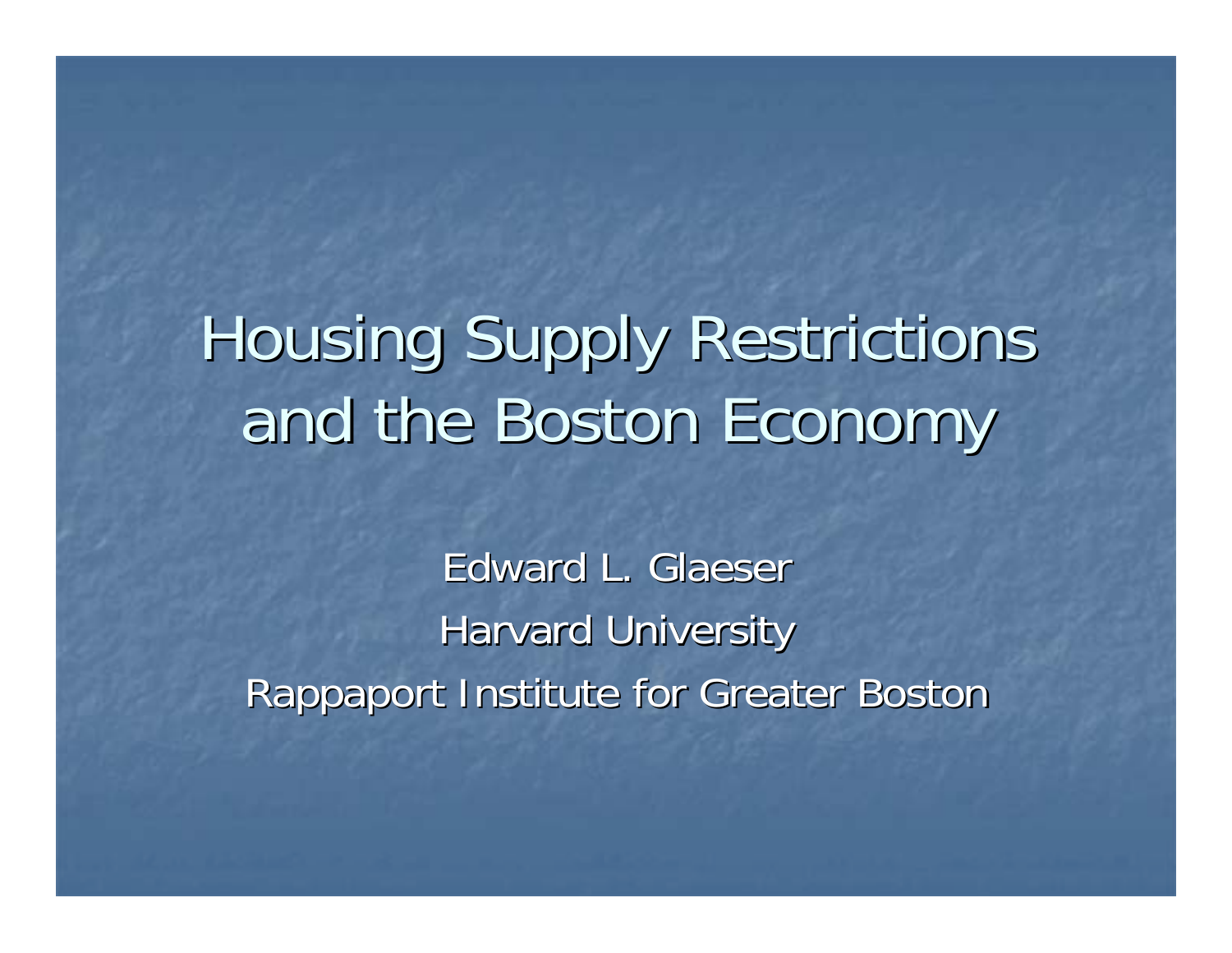## Housing Quantity and Price in the Boston Metropolitan Area since 1980 Boston Metropolitan Area since 1980

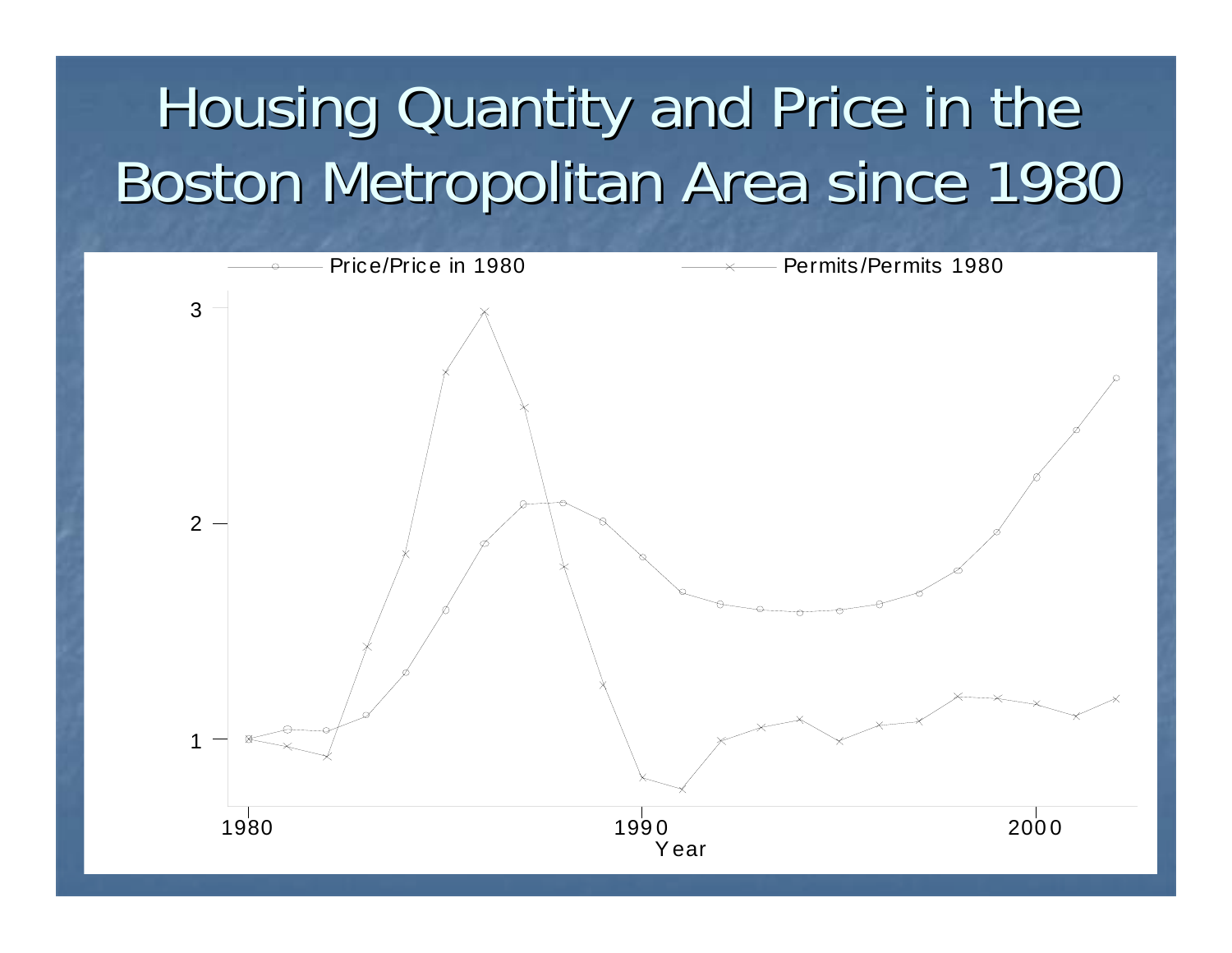#### Regulation vs. Land Area as a Barrier to New Development

- One extra acre per lot led to 38 percent fewer permits<br>between 1980 and 2002; extra regulations depress<br>development by 10 percent each (GSW).
- ц "The median lot size for new single-family houses was<br>0.91 acres, up from 0.76 between 1990 and 1998" "(Jakabovics). (Jakabovics).
- Land densities are often not particularly high: there are<br>27 localities in greater Boston with less than one home<br>for every two acres.
	- $\blacksquare$  These allow fewer than 30 units per year.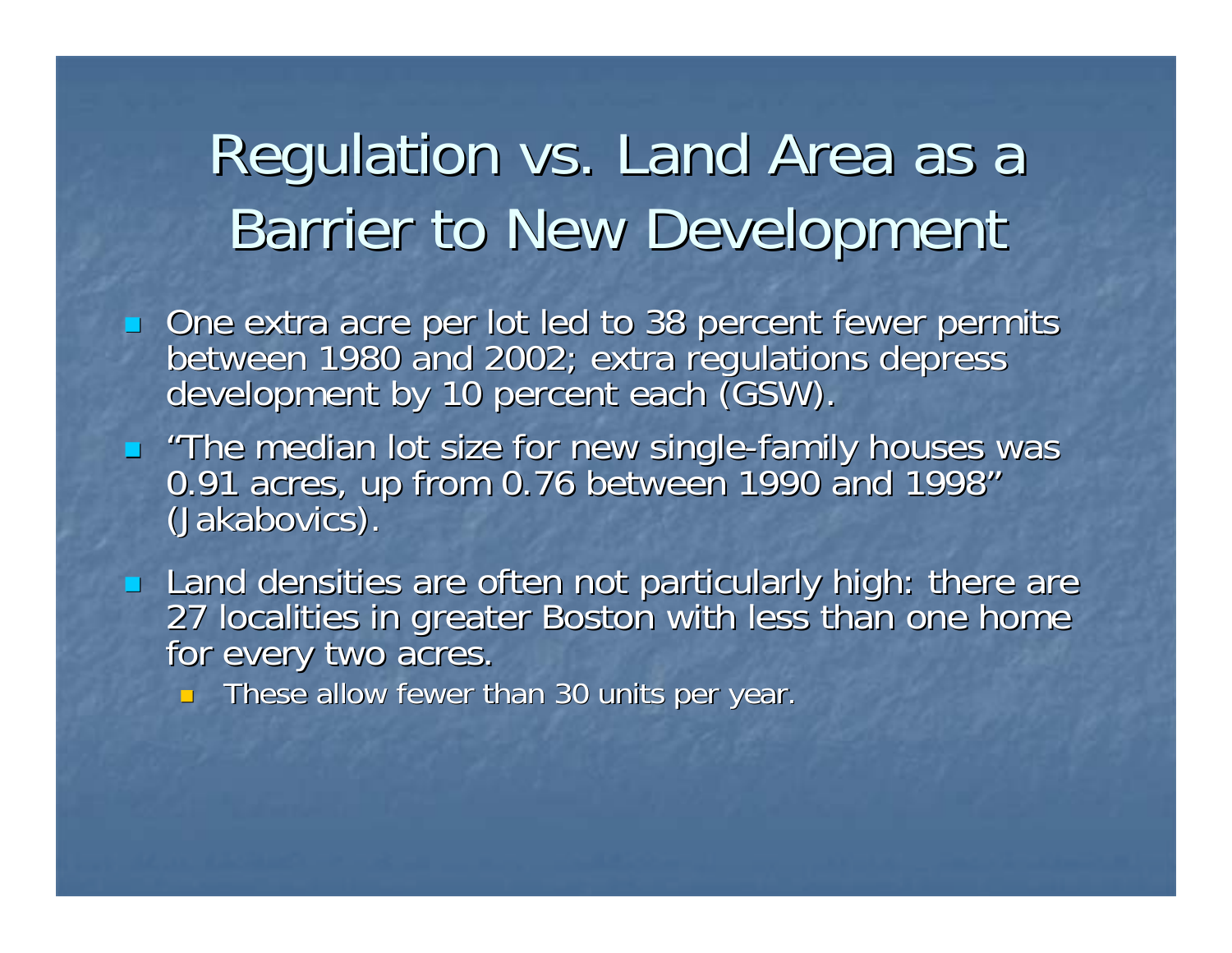## More Density, More New Housing

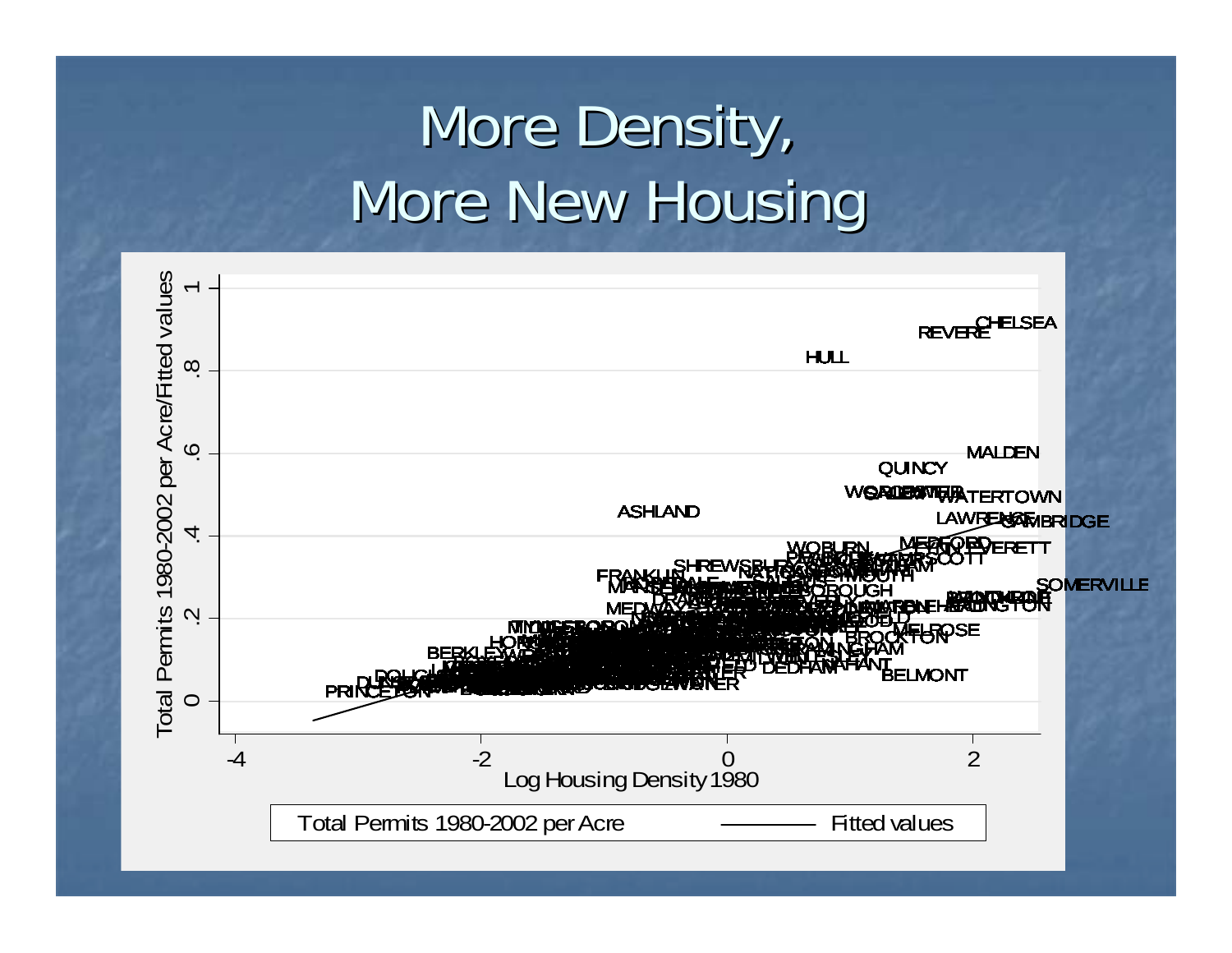The Economic Consequences of Restricting Housing Supply Restricting Housing Supply No Homes, No People, No Jobs **Restricted Supply Means Volatile Housing Prices** F **Exentually Do Leave High-Cost Areas and Cost Areas and Cost Areas and Leavel** Wages Eventually Do Fall

**High Prices Change the Character of the City**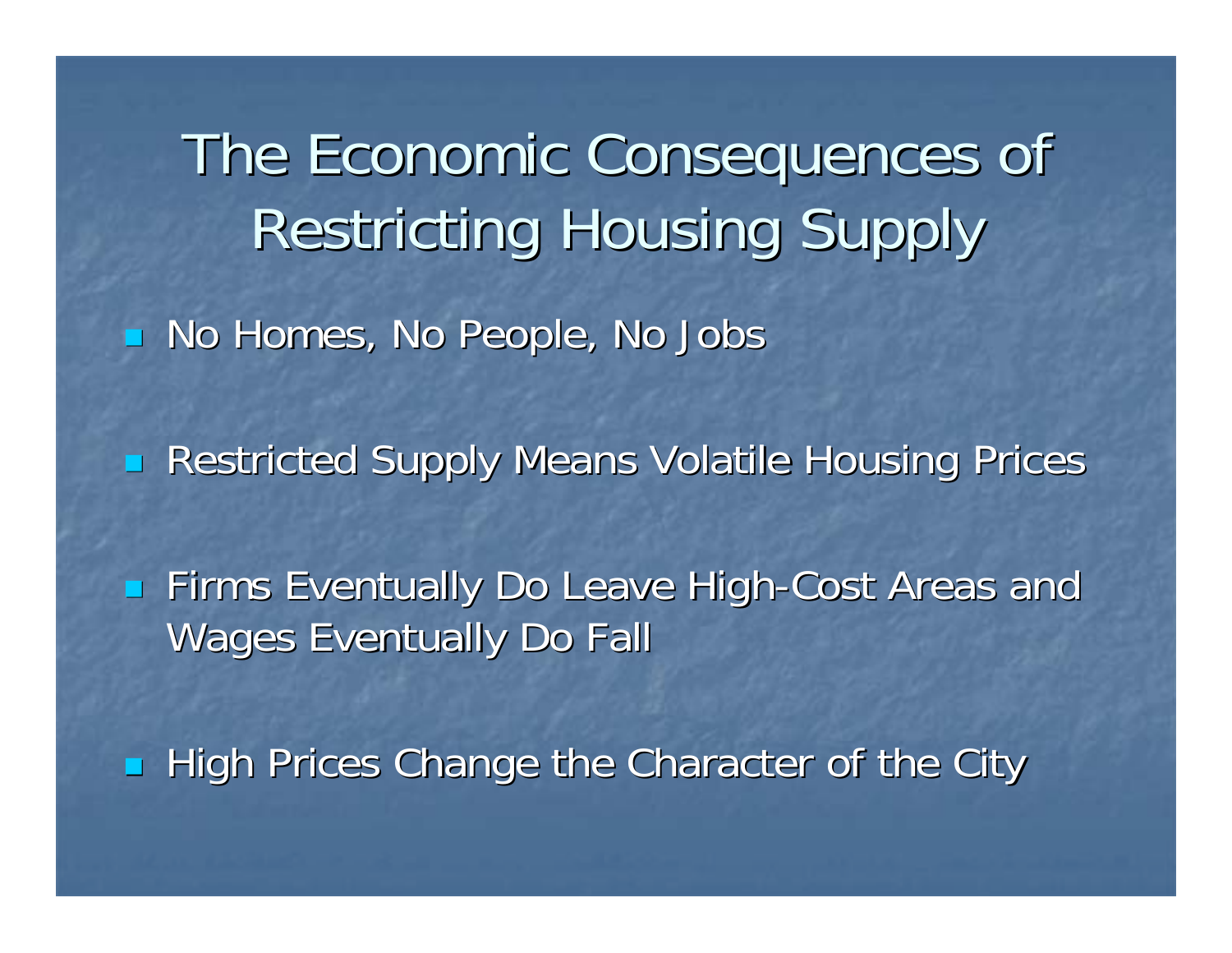### **Employment Growth and** Permits in the 1990s

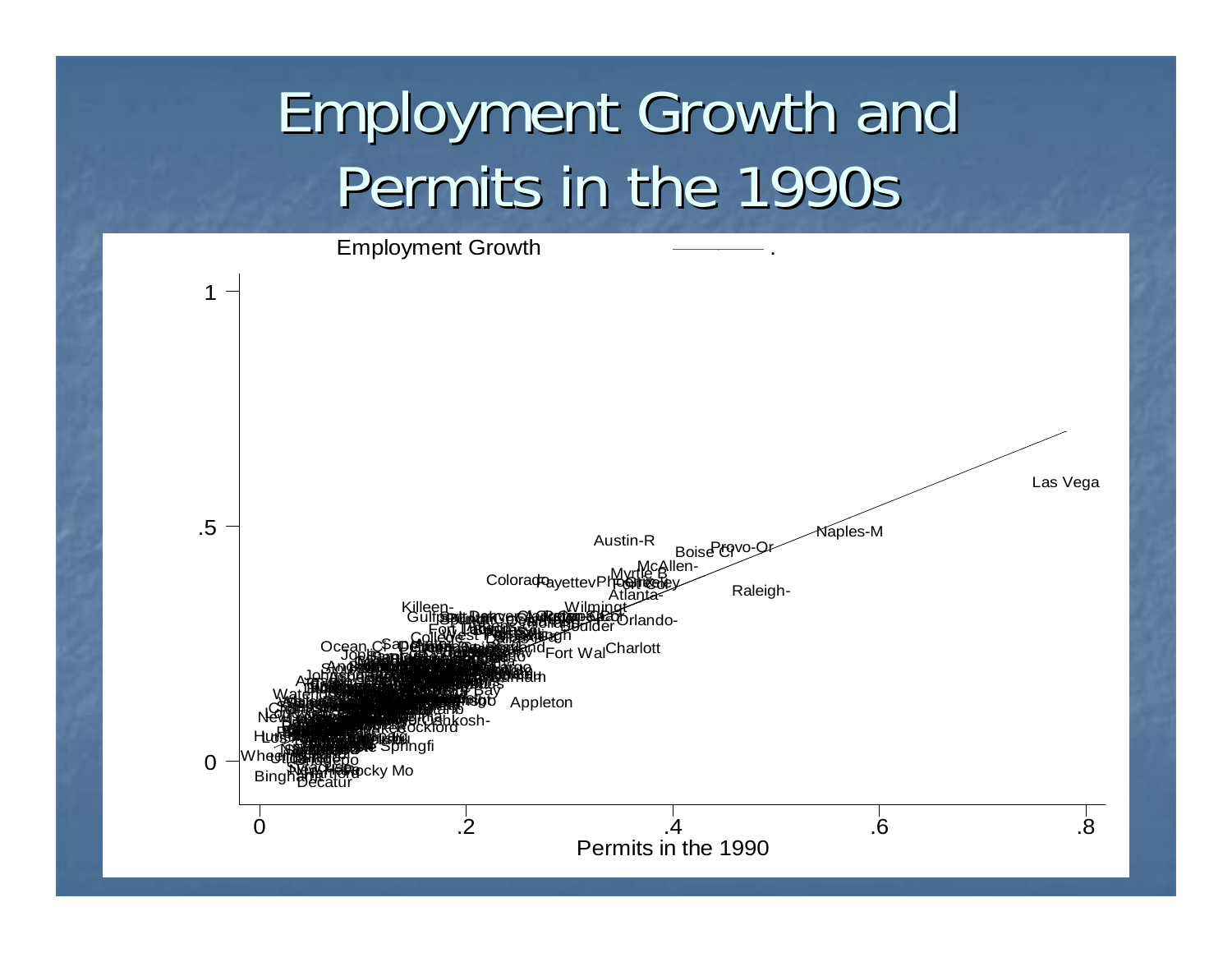### Why is Population Declining in **Greater Boston?**

- F Some claim this is a sign of economic decline or social exclusion.
- **But these are both demand factors.**
- п If demand was falling, median house prices would not have risen from \$365,000 in mid-2003 to \$419,500 in mid-2005
- $\blacksquare$  Therefore, this is a supply problem.
- **Nithout new units, places loses people** 
	- **Housing depreciation and fewer people per unit**
	- **n** Permits/Housing Stock has to be .42 percent per year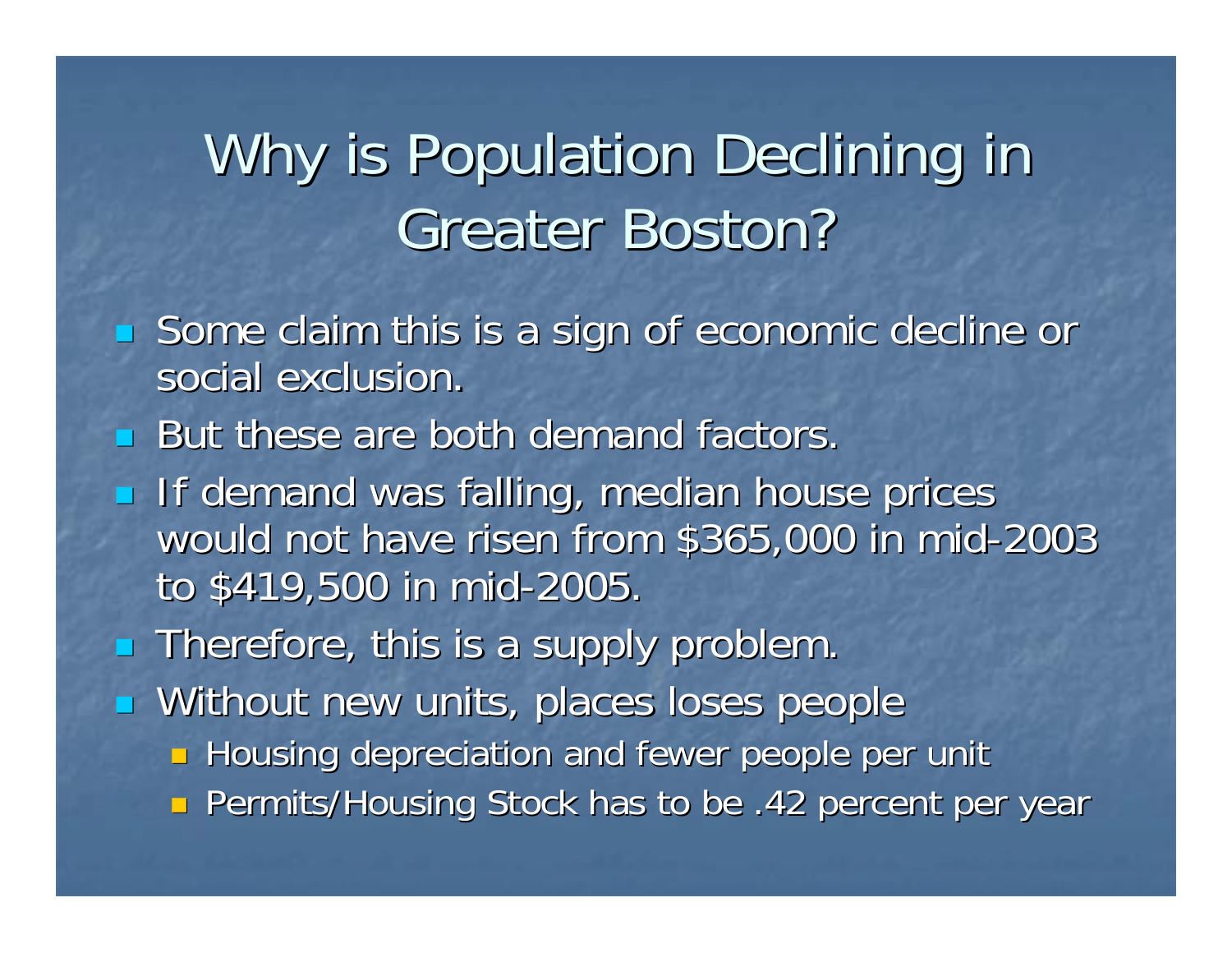## Population Growth and Permits in Massachusetts' Counties since 2000



 $\overrightarrow{0}3$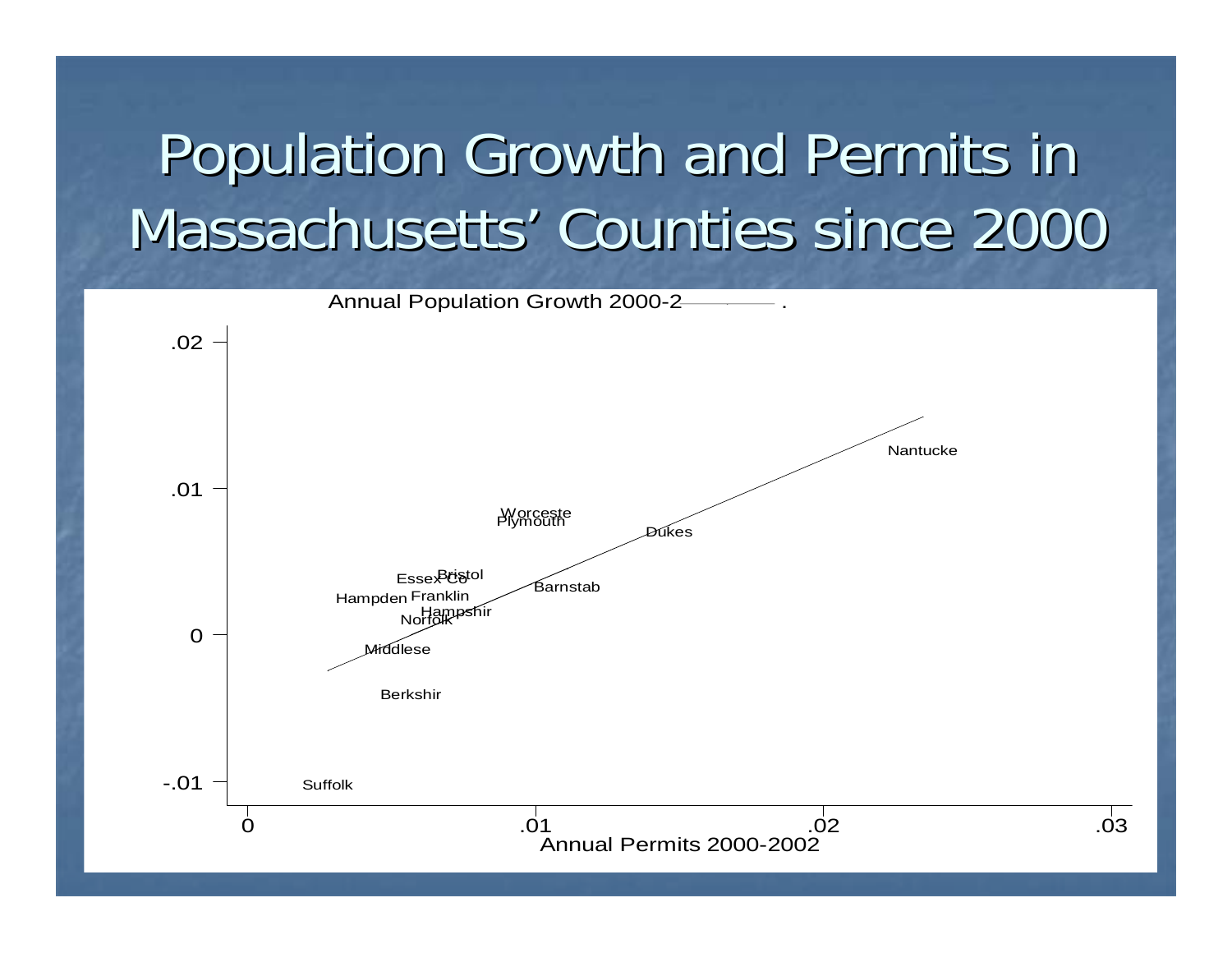### Limited Supply Leads to Volatility

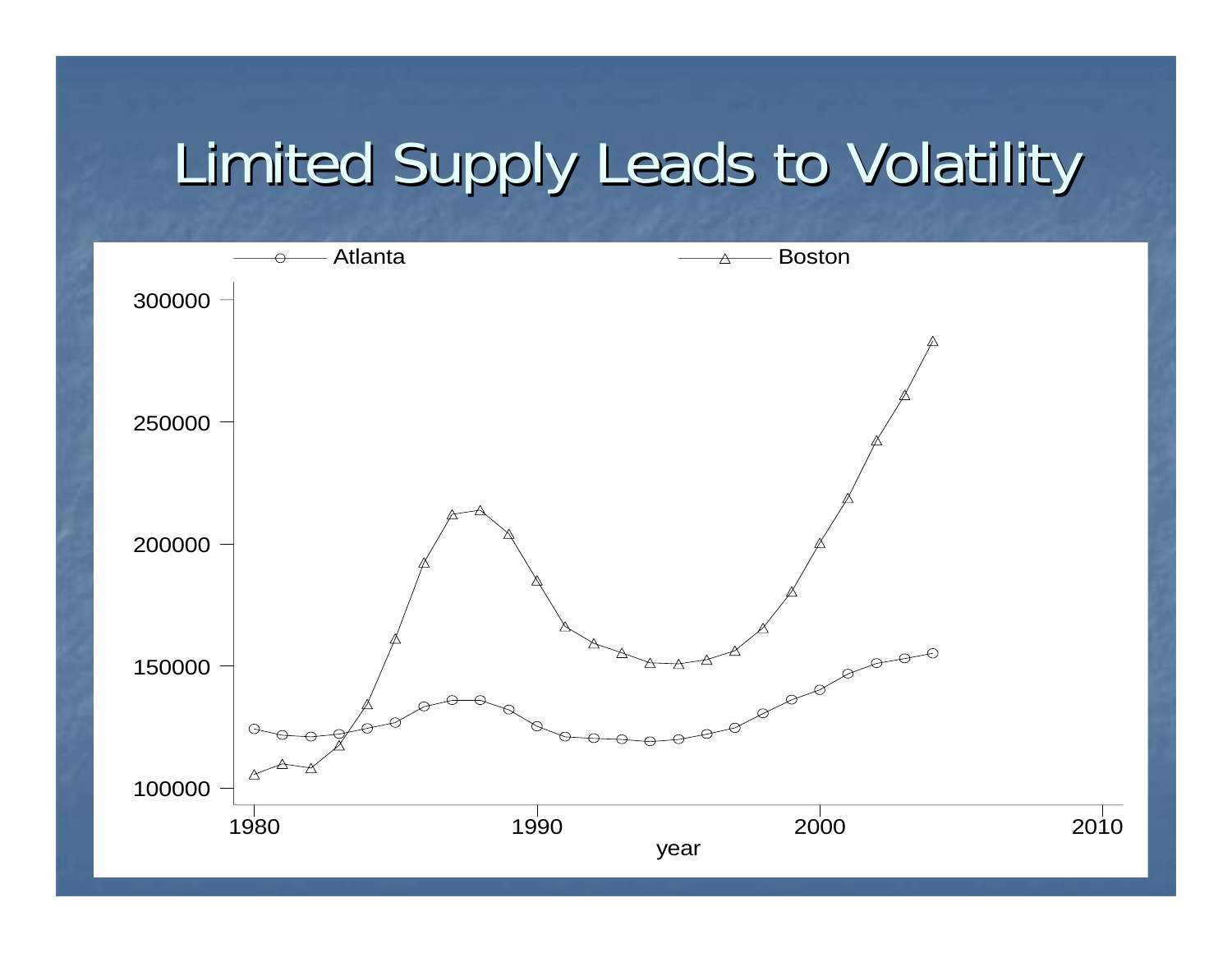## Supply Elasticity and Price Volatility

#### Price



Number of Homes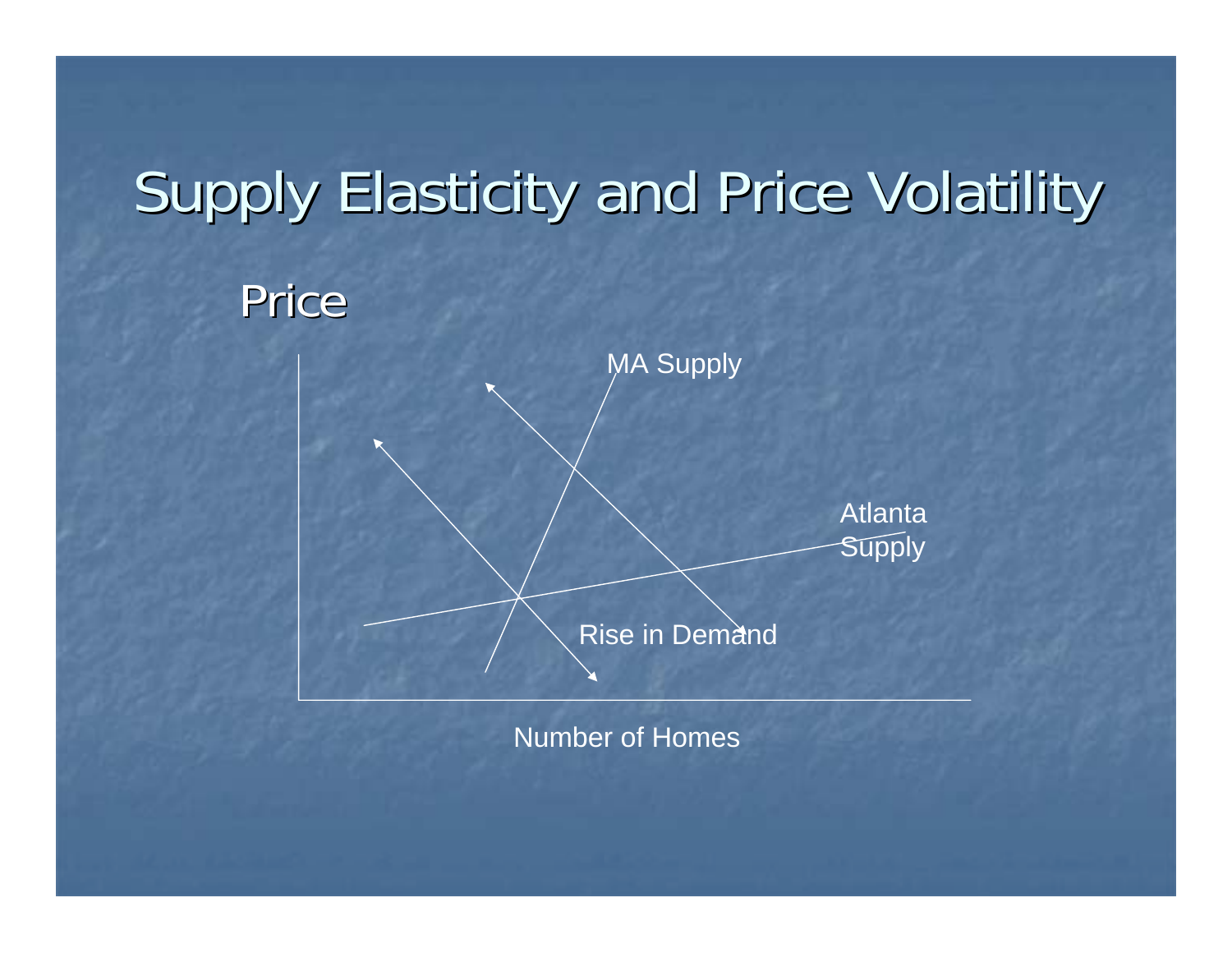#### **Price Volatility and Supply** Across the U.S.

**Housing Price Volatility** 

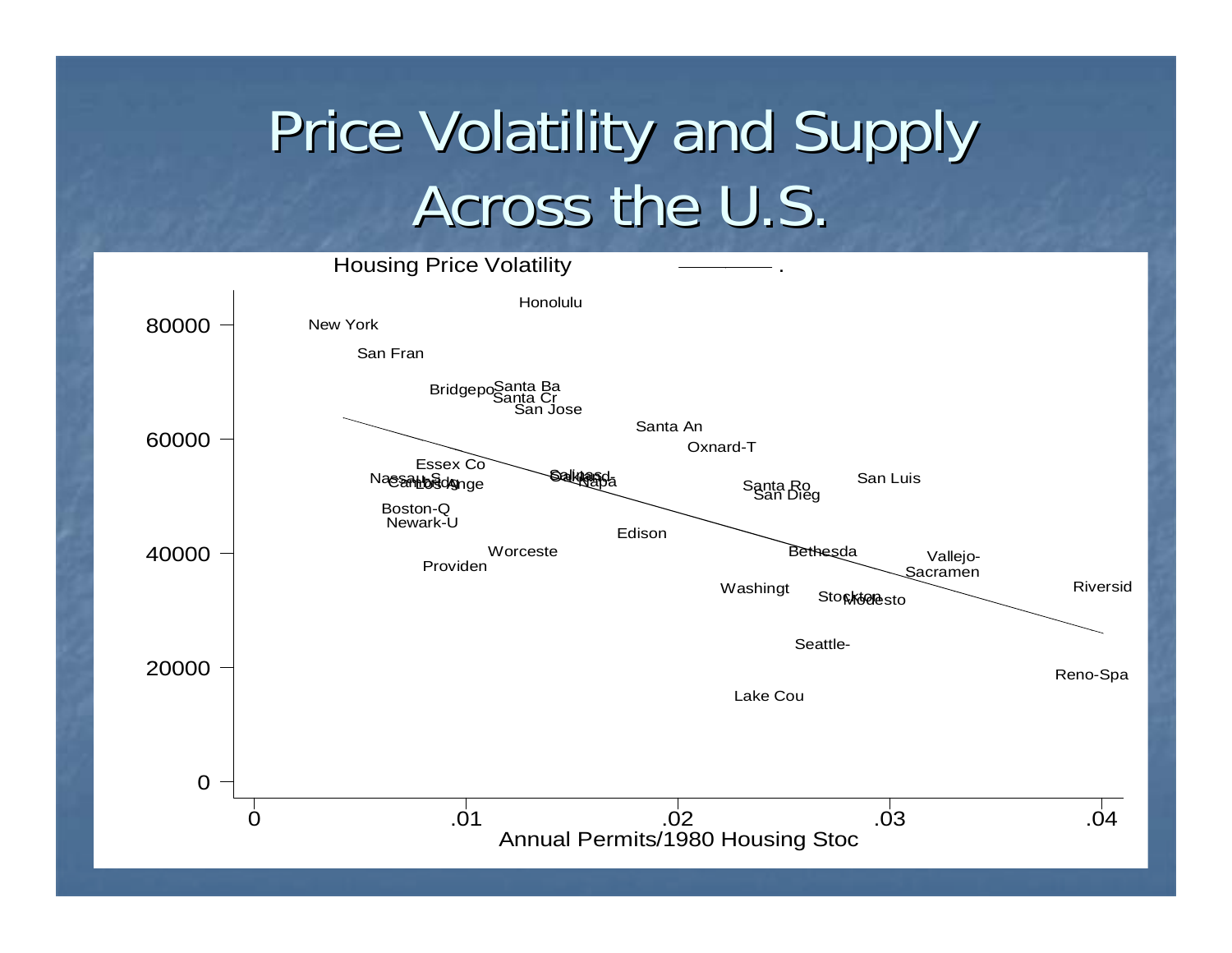## Why Does Volatility Matter?

F  $\blacksquare$  Net wealth changes rapidly, which can have effects on consumption.

F **Related industries, like banking, may be buffeted industries** by housing price shocks.

**In particular, do not judge the impact of housing** restrictions by looking at today's price  $\cdot$ – mean reversion is extremely strong.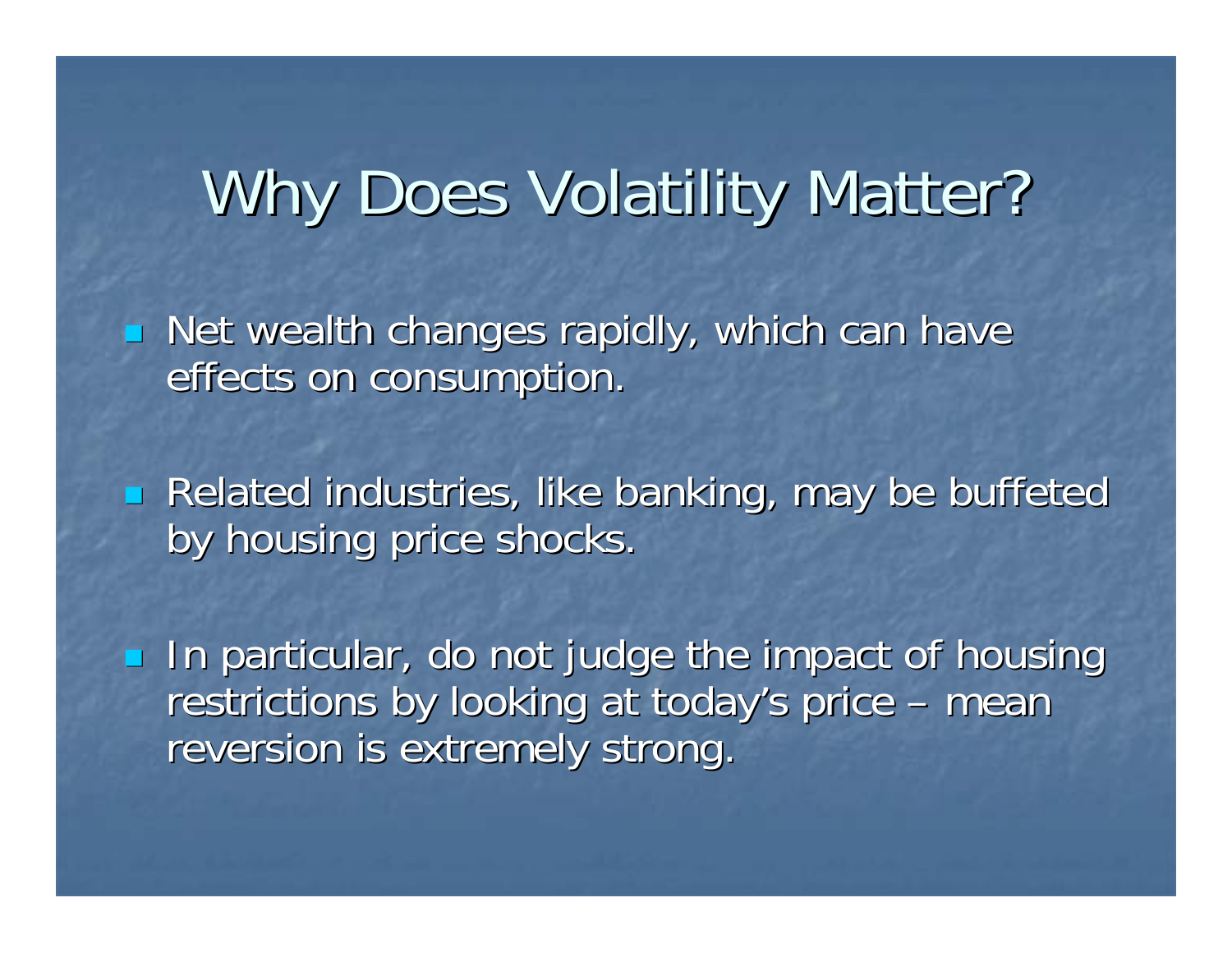### Price Growth in the 1980s and 1990s

Price Growth in the 90s

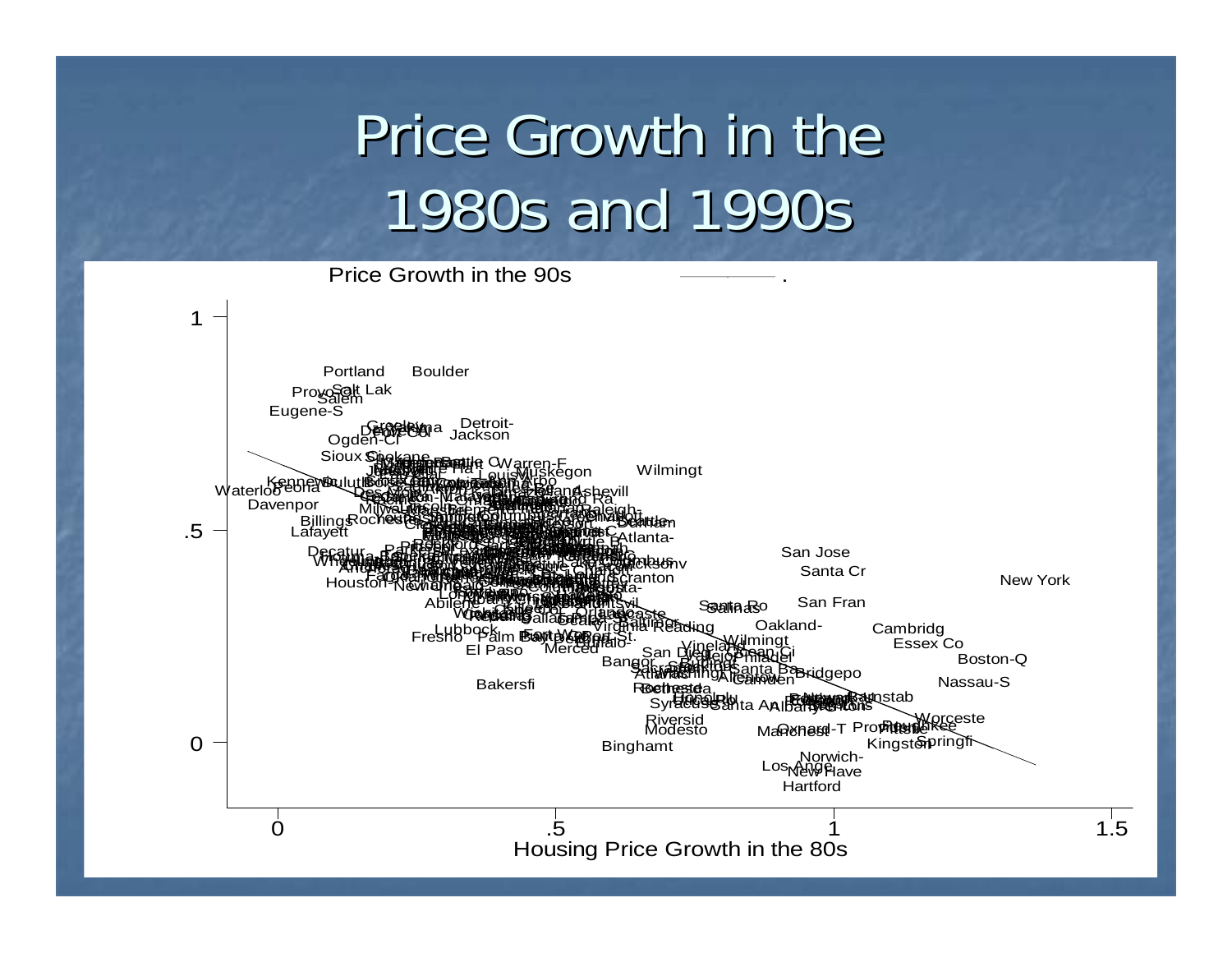#### **Mean Reversion** (Glaeser and Gyourko, forthcoming)

Relative to region trends and national prices: **For every dollar increase in prices over five** years, prices fall by 33 cents over the next five years.

**E** About one-half of this is related to declining incomes in high-cost areas.

**IF In "red states," the other half comes from new** supply.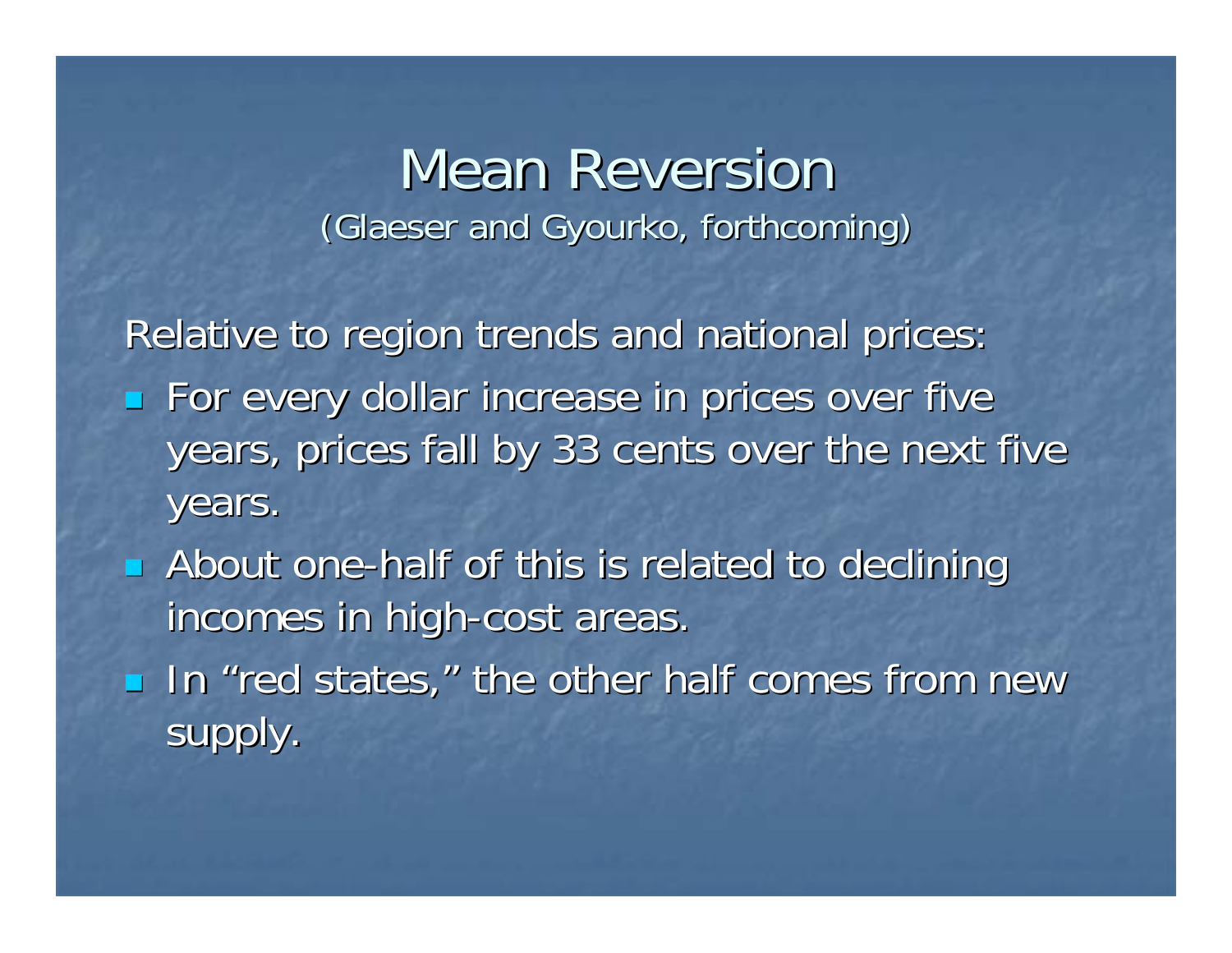## Supply Restrictions and Income

**A** productivity shock to a region will push up income and housing prices. **<u>E</u>** Using oil and tech shocks, we estimate \$1 of wage increases pushes up prices by \$6.50.  $\blacksquare$  Firms do seem, however, to be able to eventually leave high-cost regions. In a recent *Boston Globe* survey, 55 percent of the state's CEOs named the high cost of living as the biggest economic challenge facing the state.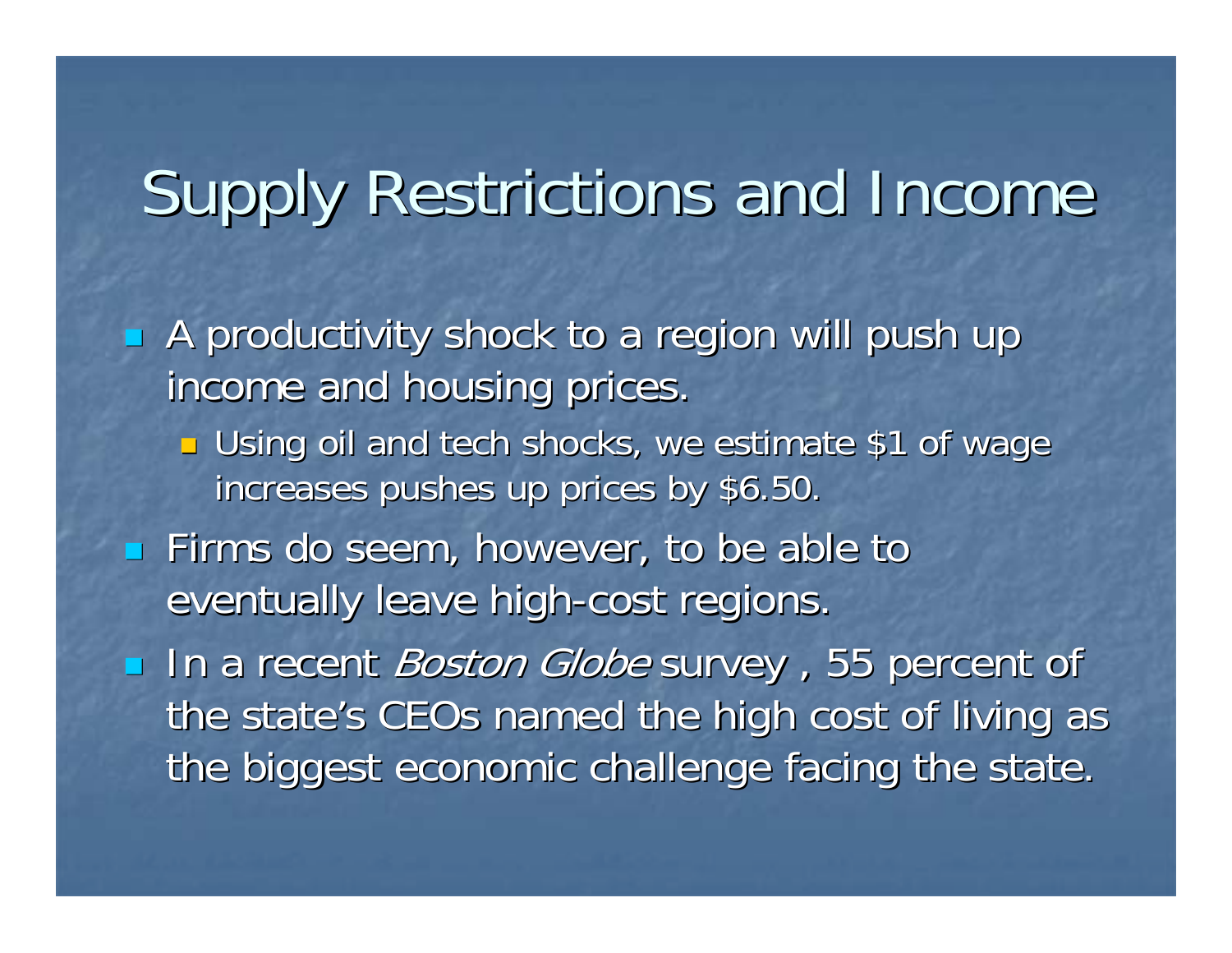## Price Growth in the 1980s and Income Decline 1990-1995

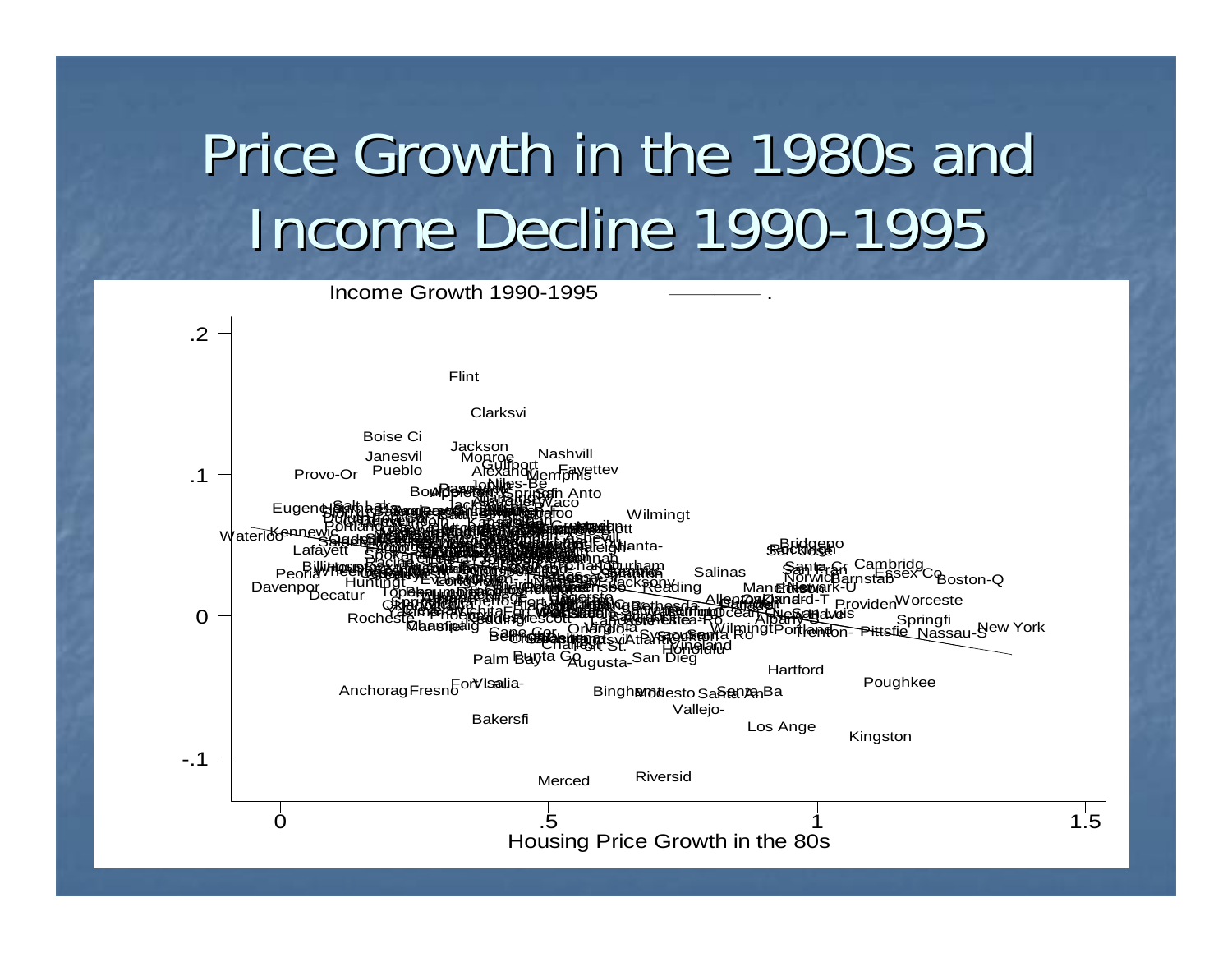#### Income and House Prices (Glaeser and Gyourko,forthcoming)

Relative to area trends and national controls:

- $\mathcal{L}$ If prices go up in one five-year period by \$50,000,<br>incomes drop by \$1,500 during the next five-year period.
- **Employment drops by five percent with that same**<br>increase. increase.
- This does not necessarily mean that residents of greater<br>Boston will become poorer.
- Rather, differences between wages in Boston and wages in Boston and wages in boston and wages in other regions are likely to shrink over time.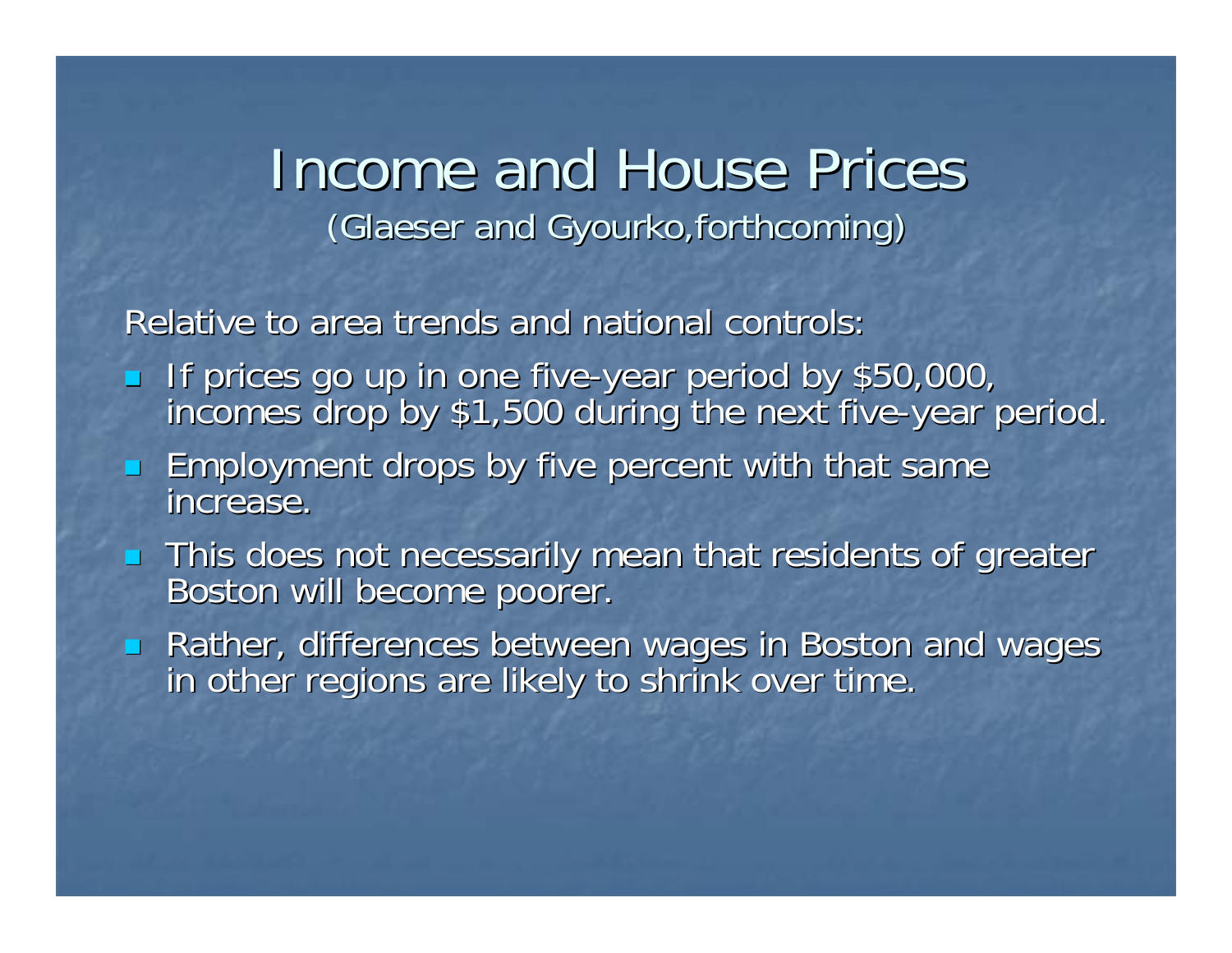### Housing Supply and the Character of Greater Bostor

Restricting housing supply ensures that only wealthier people can afford to live in the region.  $\textcolor{red}{\blacksquare}$  But it does not appear to make the region older or less inclusive of outsiders. **This is easiest to see with the region's skill base.**  $\blacksquare$ **High skill levels are unlikely to hurt economic** growth, but they do lead to less economic

diversity.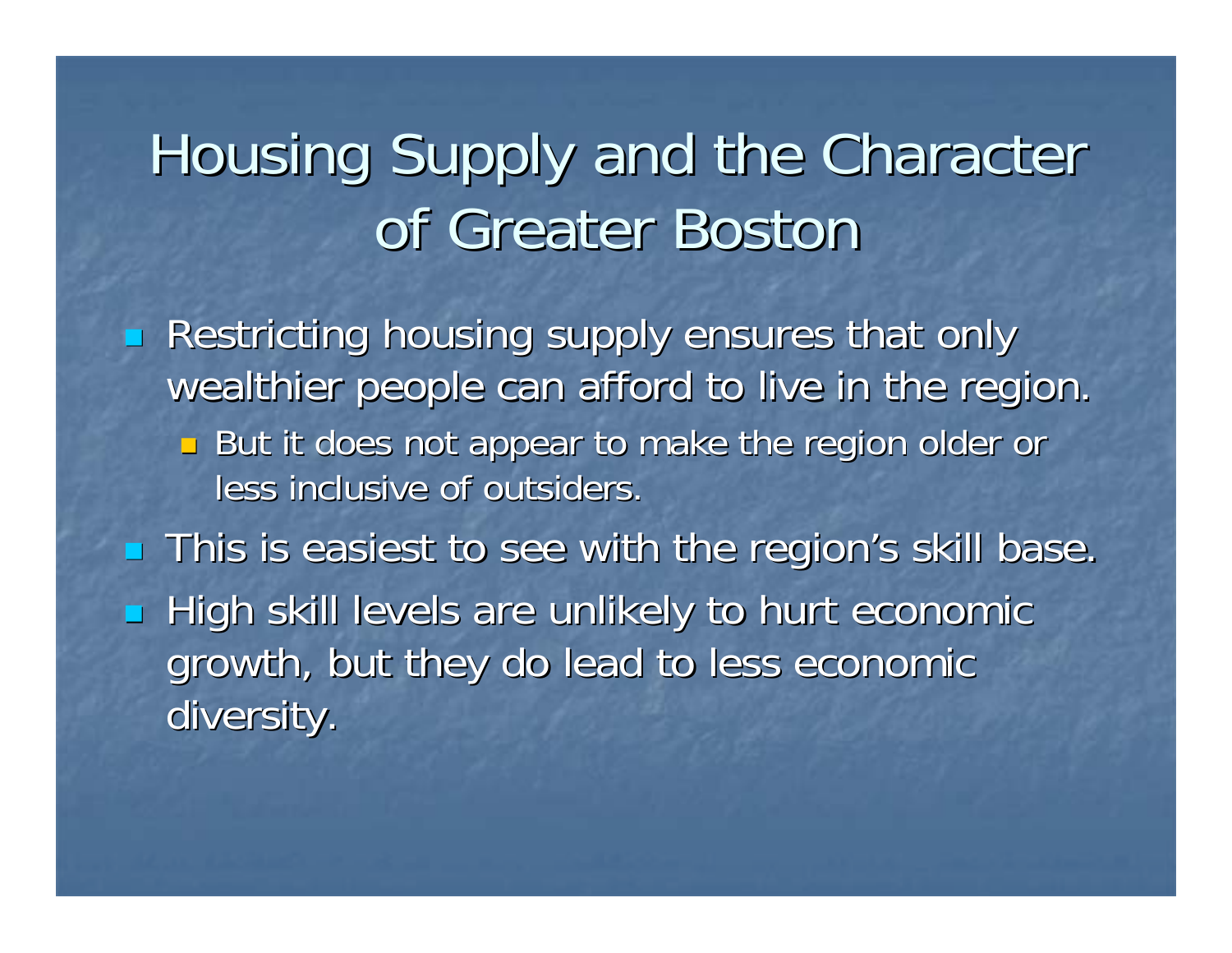## Fewer Permits  $\rightarrow$  A Boutique City (Higher Cost, Larger Cities)